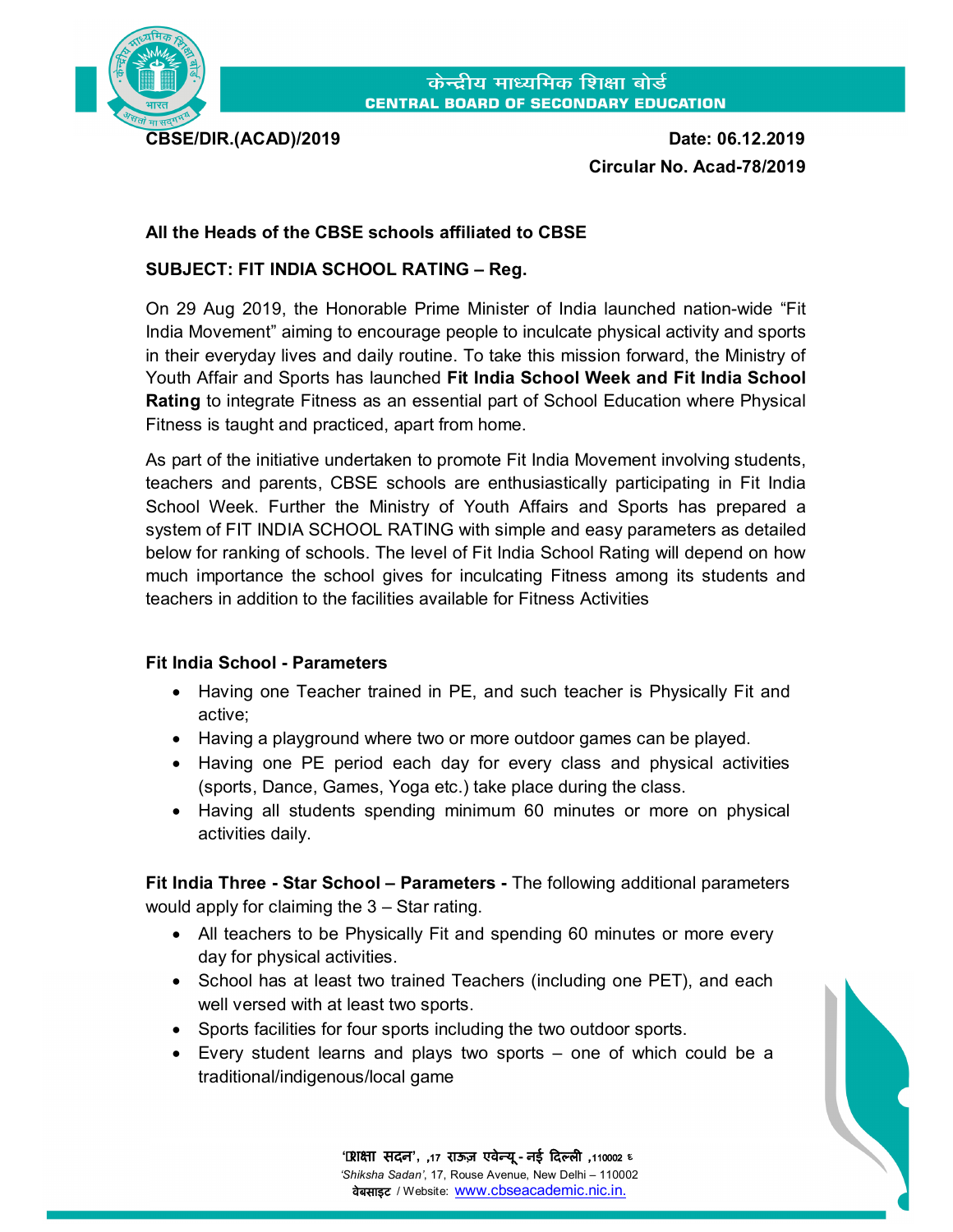

**Fit India Five - Star School – Parameters -** The following additional parameters (over and above 3 Star rating) would apply for claiming the 5 – Star rating.

- School conducts monthly Intra-school sports competitions, participates in Inter-school Sports Competition and celebrates Annual Sports Day.
- All teachers are trained in PE.
- School has two or more sports Coaches. These may be PE teachers.
- School follows structured PE Curriculum prescribed by NCERT/ Board.
- School conducts Annual Fitness Assessment of all children.
- School opens its playground(s) after school hours for neighboring communities for its active use (Reasonable fee can be levied for maintenance and security)

## **Procedure for Schools to get Fit India Star Rating**

- For FIT INDIA SCHOOL Rating, the school would certify itself and will register online at www.fitindia.gov.in
- On registration, an online Certificate would be issued to the School recognizing it with the permission to use Fit India Logo and Fit India Flag.
- For FIT INDIA 3-Star or 5-Star Rating the school would have to apply online at www.fitindia.gov.in
- The Fit India Mission would verify the claim and thereafter will issue an online Certificate and Commendation Letter. The hard copy of the Certificate and Letter would be sent by post.
- FIT INDIA is going to be included for the Prime Minister's Award also and it is likely that the Fit India 5-Star Schools would be felicitated during the Republic Day and Independence Day functions at respective State level.

It is requested that all the Heads of Affiliated Schools of CBSE should participate in this National mission and complete the procedure to get Fit India star ratings for their school latest by 31<sup>st</sup> December, 2019.

**For queries please contact FIT INDIA MISSION OFFICE, Sports Authority of India, Jawaharlal Nehru Stadium Complex (East Gate), Lodhi Rd, New Delhi, Delhi 110003**

**Helpline: 1800 208 5155, email: fi[tindia.sai@gmail.com,](mailto:tindia.sai@gmail.com,) website:<http://>fitindia.gov.in**

With Best Wishes

**Dr Joseph Emmanuel Director (Academics)**